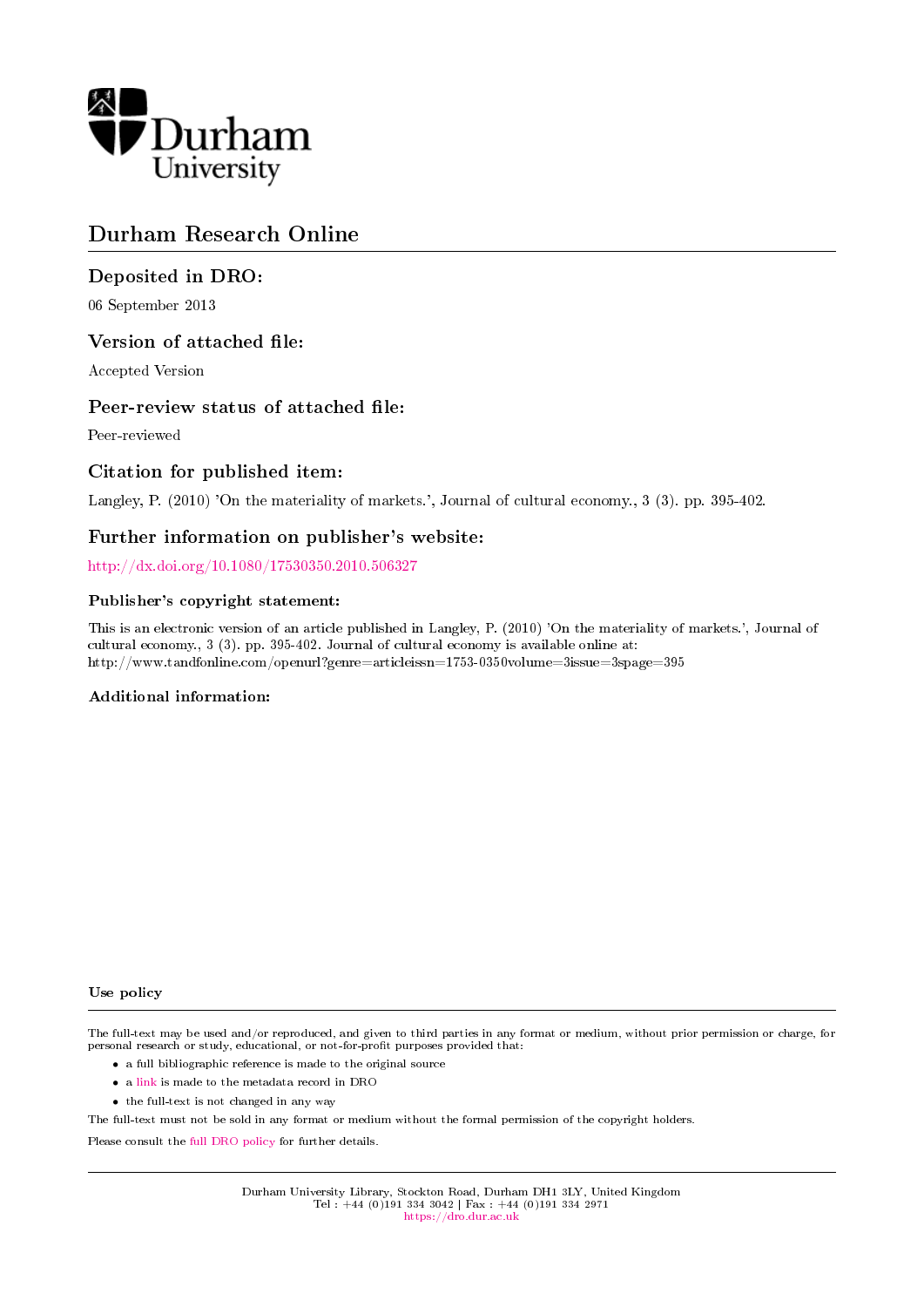### **REVIEW ESSAY**

### **On the Materiality of Markets**

### **Paul Langley**

**Alex Preda,** *Framing Finance: The Boundaries of Markets and Modern Capitalism* (2009).

# **Trevor Pinch and Richard Swedberg (eds),** *Living in a Material World: Economic Sociology Meets Science and Technology Studies* (2008)

The study of markets would seem to be opening-up at present. The financial crisis that began in Autumn 2007 and necessitated monumental interventions by public authorities has, at the very least, created political space for disagreement over the claims of mainstream economics. Those who have long retained faith in Marx, Keynes and their intellectual successors, along with economists who herald the insights of behavioural psychology, have found critical voice in the popular media and in academic and policy debates. But the moment of crisis and ongoing malaise also give additional impetus to a wide range of developments already in play that, seeking a distinctly different understanding of markets, are typically captured as the rise of 'cultural economy': significant self-reflection is well underway in economic geography and economic sociology over the direction of these fields; the remit of science and technology studies (STS) has broadened to include economy; material culture is becoming firmly established as a vanguard field in anthropology; political economists have begun to grapple with the prospects of a 'cultural political economy'; and there is a new wave of interest in 'economy' understood as crucial to modern liberal government, in part stimulated by the recent English translation of Michel Foucault's lectures at the Collège de France during the late 1970s.

The prospect, then, is for a further consolidation of cultural economy, of an open and broad field of research that refuses to bracket-out economy as a separable object of study and which works with, rather than against, the cultural, material and descriptive turns in understanding markets. Read against this backdrop, Alex Preda's *Framing Finance* and Trevor Pinch and Richard Swedberg's *Living in a Material World* are certainly timely, and are likely to become touchstones in on-going debates as cultural economy continues to gain greater traction across an array of academic disciplines and beyond.

As Pinch and Swedberg stress in their editorial introduction, *Living in a Material World* shares a concern with previous key edited collections in cultural economy - such as Michel Callon's (1998) *The Laws of Markets*, and Donald MacKenzie, Fabian Muniesa and Lucia Sui's (2007) *Do Economists Make Markets?* - to mark out the potential of an emerging field. Indeed, a good number of contributors to one or both of these previous collections (Callon, MacKenzie, Muniesa, Philip Mirowski and Edward Nik-Khah) are also present in *Living in a Material World*. What would seem most notable about *Living in a Material World* in this respect, as it explicitly recognises in its subtitle, is that it seeks to create a collaborative dialogue between economic sociology and STS through an embrace of the material turn. As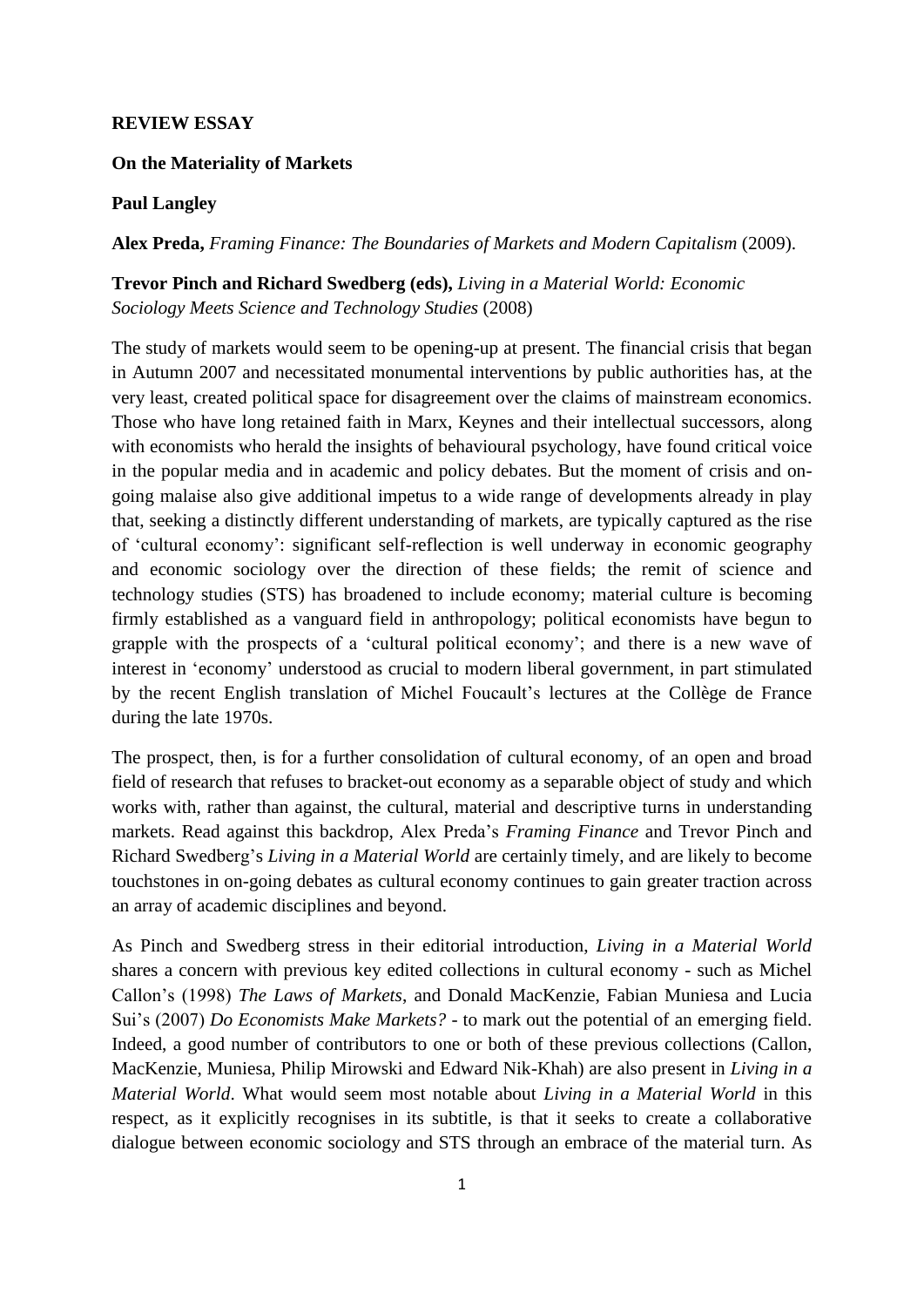the editors put it, 'the idea of materiality may be used as a bridge between STS and economic sociology for two-way traffic between these two fields' (p. 12). The agenda of *Living in a Material World*, then, is to promote a broad and common interest in material objects and technologies that do not merely represent economies, but are a constitutive feature of economic and market action.

*Framing Finance*, meanwhile, has been keenly anticipated for some time and provides a paradigmatic statement of the 'social studies of finance' (SSF). As a self-proclaimed field of study, SSF has perhaps been at the forefront of attempts to bring cultural economy to bear in the analysis of markets. And, in drawing on STS and the actor-network theory (ANT) of Michel Callon and Bruno Latour in particular, SSF has been decisive in carrying forward debates over the materiality of markets. Preda himself, for instance, contributes a chapter to *Living in a Material World* which, also appearing in a revised form in *Framing Finance*, focuses on the new forms of agency enabled by the stock ticker as the first material technology to be specifically designed for financial markets. Such a focus follows from the call, made in *Framing Finance,* for analysis of the coordination of the dispersed and diverse individual actions of markets to proceed by 'investigating concrete, material arrangements' (p. 8).

Is it the case, then, that materiality can provide a 'bridge' or meeting point around which economic sociology and STS, and by extension the diverse threads of cultural economy research, might coalesce in order to better understand markets? In addressing this question here through a critical review of *Framing Finance* and *Living in a Material World,* what is of particular interest to me is how reading these books alongside one another serves to highlight both the possibilities and problematics of materiality as a meeting point for cultural economists. In a nutshell, and as *Living in a Material World* and *Framing Finance* attest, materiality matters and the material turn offers much to the cultural economy of markets. But, at the same time, and again as both books illustrate in various ways, materiality is not quite the comfortable and secure meeting place for cultural economists that Pinch and Swedberg suggest. Materiality is, then, perhaps best thought of not as a bridge but as an alternative starting point that provokes further debates amongst cultural economists about understanding markets, debates where questions of calculation and the performativity of economics loom large.

### **Materiality as Meeting Point**

As Pinch and Swedberg quickly establish in the editorial introduction to *Living in a Material World*, they are far from alone in the social sciences in recent times in calling for a "material" turn"' (p. 2). While this brings something of a critical mass to the case for materiality as a meeting point for economic sociology, STS and by extension cultural economy, it also brings a rather full carousel of baggage that may engender considerable misunderstanding about what, precisely, this implies. What Pinch and Swedberg have in mind in their take on the material world is not merely the claim that 'material forms matter to social science', as 'it is now obvious that the social world is partly constituted by things' (p. 2). As they note, such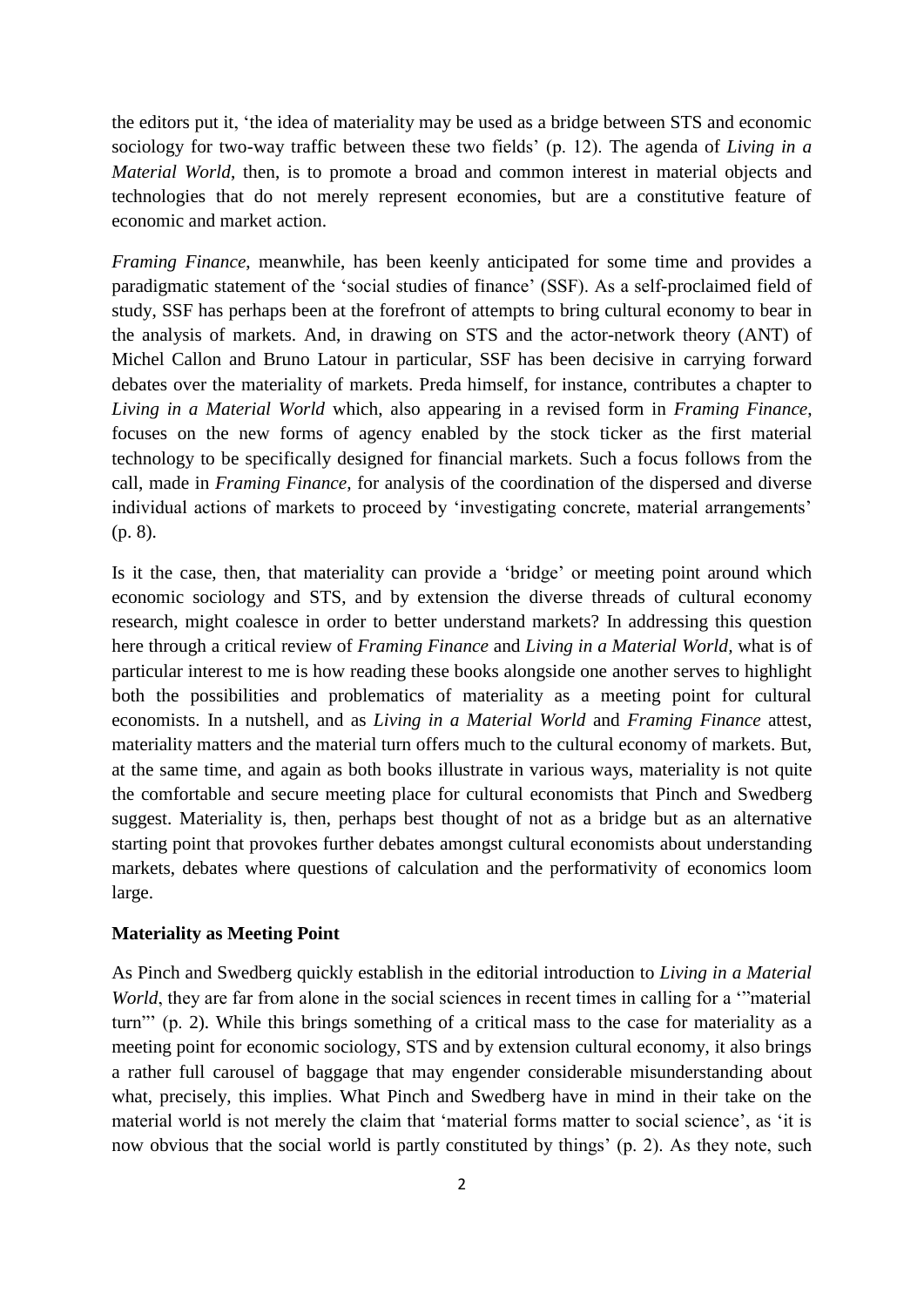claims have been successfully advanced by Arjun Apparadurai and Daniel Miller amongst many others. Rather, and drawing directly on STS and ANT, what is crucial for Pinch and Swedberg's materiality is a concern with 'things that "bite back", or things that themselves have emergent powers or to which some form of agency may be ascribed' (p. 2). The point here then is not to separate the power and agency of human and non-human technology in making and remaking economies, but to work from a 'richer notion of materiality, which encompasses technology, the social practices that constitute it, and the myriad ways we interact with it' (p. 3).

It is perhaps no surprise, therefore, that Pinch and Swedberg set out some concepts from STS and ANT that they see as furthering understanding of material technologies and economies. They draw attention, in particular, to 'the liminal space between machines and humans' (p. 4), the difficulties of drawing any analytical distinction between entangled human and nonhuman actants, and the meanings that come to be ascribed to objects and technologies by users and intermediaries. What is revealing, however, is that Pinch and Swedberg follow this with a tour of influential concepts from new economic sociology that they suggest can be reworked to address materiality. So, for example, a call is made for analyses of the 'embeddedness' of economies in social relations to consider 'material embeddedness' in the sense that 'objects and people are indissolubly embedded in each other' (p. 6). Similarly, the concept of 'field', whether derived from Bourdieu or DiMaggio, is criticised for its neglect of materiality but, at the same time, is seen as holding out considerable possibilities. The individual and organisational actors that are assigned a place by the field, and who may also constitute the field through their interaction or orientation to others in its hierarchy, are 'typically perceived by sociologists as purely social entities, devoid of any materiality' (p. 6). Yet, the field can be thought of as entailing 'both social and material entities', such that 'hierarchies and inequalities can be conceived of in a new way' (p. 7).

For Pinch and Swedberg, the idea of materiality and of attributing analytical importance to objects of technology in understanding economies is, moreover, also broadly compatible with classical traditions of economic sociology that rest on Marx, Weber, Schumpeter and Polanyi. In the terms of Polanyi, for example, it is held that the distinction between different forms of economic distribution – market exchange, state redistribution, and household reciprocity – can be maintained because 'materiality is absolutely central to all of them, for the simple reason that all individuals have to reproduce themselves' (p. 9). In short, it would seem quite possible for economic sociologists of the market, whether new and classical, to 'add and stir' the material entanglements of STS and ANT to their well-worn concepts and founding frameworks.

# **Market Boundaries and Materiality**

In Alex Preda's *Framing Finance*, claims about the analytical significance of materiality for understanding markets are necessarily more guarded than those made by Pinch and Swedberg. This, after all, is a book wherein the objective is not in the first instance to chart a new course of study for economic sociology or cultural economy, but to ask how financial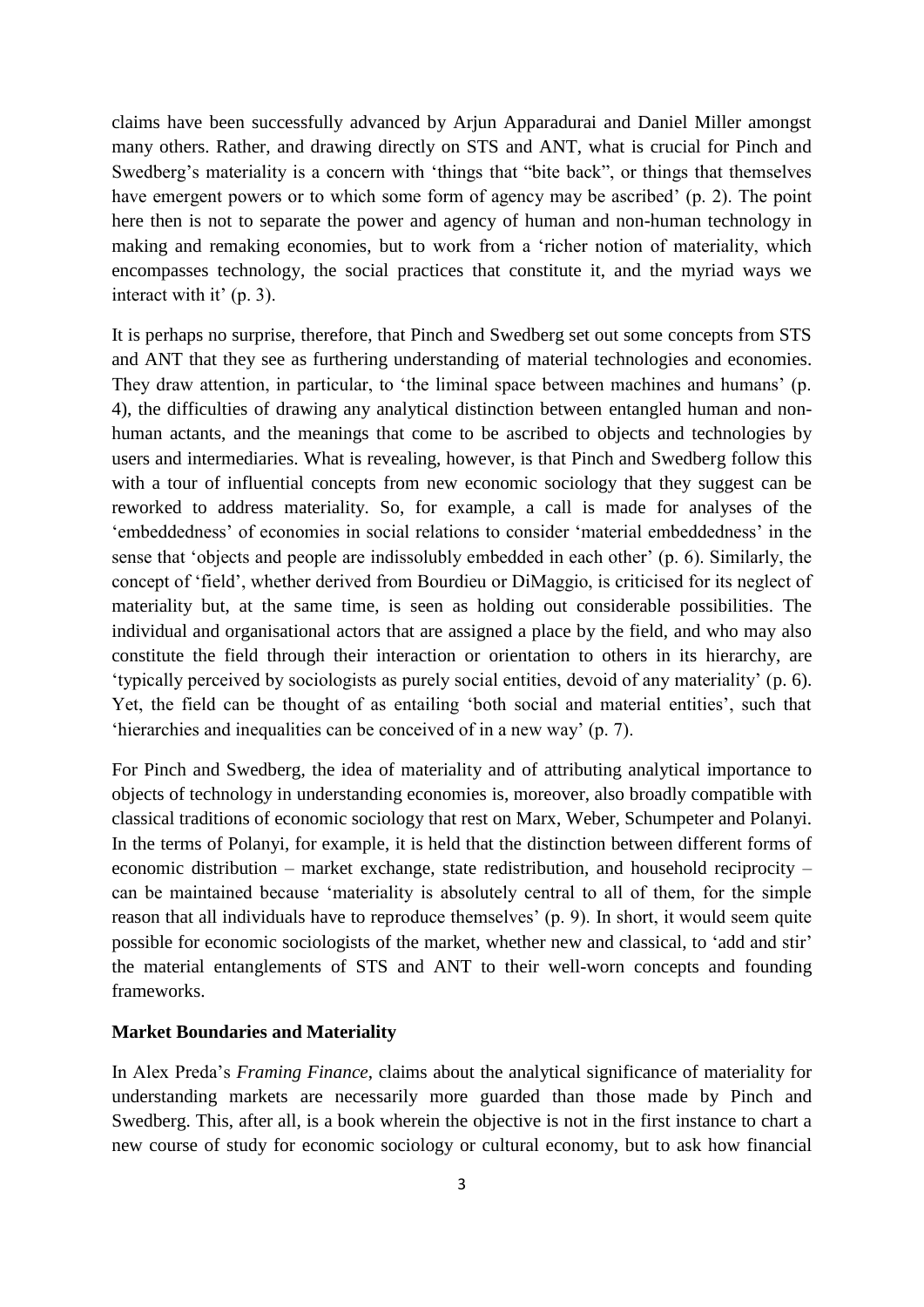markets, and especially the stock market, have legitimately become 'enmeshed with our daily lives' (p. 1). What is crucial for Preda are 'the origins and the social foundations of this legitimacy', where 'the legitimacy of stock exchanges rests on how the boundaries between them and society at large are drawn' (p. 6). That dispersed, diverse and uncertain individuals come to accept the stock market as legitimate as they themselves participate as stock market investors is the 'coordination problem' (p. 6) which Preda seeks to address.

As such, *Framing Finance* provides a revisionist sociological response to Hayek's core problems of knowledge in society. For Hayek, it was the synthesis of the price mechanism that alone was capable of coordinating and integrating disparate and fragmented individuals as holders of incomplete knowledge and information. For Preda, meanwhile, the explicit problem is how coordinated market action comes to be achieved when, as he suggests in his opening chapter, classical economic sociology's view that a collective cultural spirit galvanises capitalism is found to be wanting in various ways. What *Framing Finance* offers instead follows from the new economic sociology of market networks, where 'observational arrangements … provide a common orientation to market actors' (p. 10). This is developed through a focus on observational and observed boundaries, an approach that resonates strongly with Karin Knorr Cetina and Barbara Grimpe's chapter in *Living in a Material World* where the focus is upon the 'scoping systems' of computer terminals that are at work in foreign exchange trading floors. According to Preda, observational boundaries distinguish groups associated with the stock exchange, on the one hand, and provide the means 'through which the stock exchange (re)presents itself to the society at large, a system through which paths of financial action are opened and actors position themselves with respect to financial activities', on the other (pp. 14-15). *Framing Finance* is thus a story of how, from the latter half of the nineteenth-century through to the Great War in particular, the stock market became a legitimate and scientific domain of co-ordinated market action that is the preserve of privileged insider groups, but which can nonetheless be viewed and accessed in particular ways by outsiders.

The materiality of markets features specifically in *Framing Finance* in terms of 'three interrelated observational modes' which are held to be 'central for the boundaries of finance under modern capitalism'. These are: 'microscopic' tools and technologies of market price observation; 'telescopic' categories, classifications and lenses; and 'kaleidoscopic' representations of the place of finance in relation to economy and society (pp. 17-18). So, for example, chapter 3 concentrates on nineteenth-century abstract and scientific models of investor behaviour contained in brochures and guides, kaleidoscopic and telescopic developments that promised to legitimate speculation but which required 'attention to price data as the object of observation' (p. 112). Thus, chapter 4 deals with the continuous flow of price data produced by the installation of the microscopic stock ticker from the 1860s. Chapter 5 then explores how the greater availability and complexity of price information fed a telescopic drive from the turn of the twentieth-century to forecast price movements and value securities through the visualisation and classification of charts and technical analysis. Chapter 6 follows by detailing a discursive shift that, in a kaleidoscopic fashion, positions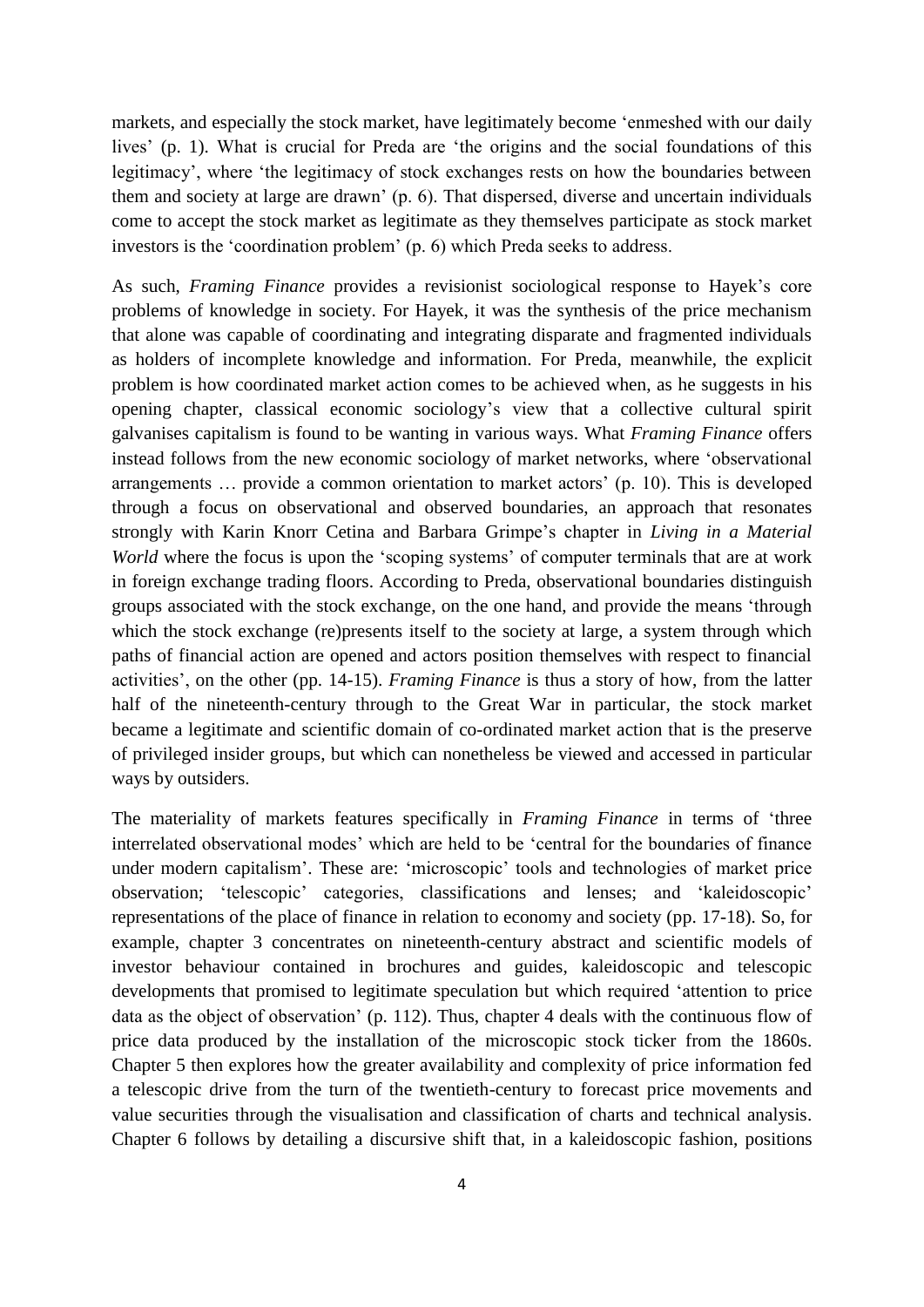both the stock market and the individual popular investor as making a positive contribution to national economy and society. Moreover, chapter 8 insists that periodic market panics are 'coordinated indirect observations of disruptions' in which stocker ticker price movements and media and news reports feature as material observational tools (p. 223). Materiality matters, then, not simply to the representation of financial markets but to the boundary work of their very constitution, even during moments in which price volatilities are typically understood to be driven by individual passions and crowd emotions.

### **Materiality as Starting Point**

Let us revisit, then, the claim advanced by Pinch and Swedberg that materiality provides a bridge for two-way traffic between economic sociology and STS. What do *Framing Finance* and the main chapters in *Living in a Material World* reveal about this claim and, by extension, about how cultural economists might engage with the materiality of markets? My reading of these books suggests that materiality is less a bridge around which the diverse threads of cultural economy might coalesce, and more a starting point that necessarily leads to further debate. In this respect, the crucial questions that come to the fore when reading these books arise, so to speak, out of the two directions from which the bridge of materiality might be approached. From the side of STS and ANT, is the materiality of markets not best addressed without its incorporation into reworked concepts of established social theories? And, from the side of economic sociology but taking cognizance of STS and ANT, if materiality is to provoke a reworking of concepts, what alternatives would seem best placed to address the materiality of markets?

STS and especially ANT have, of course, made great analytical play of the importance of rejecting theories of the social in favour of careful inquiry into human and non-human associations, connections and assemblages. Perhaps not surprisingly, given a *modus operandi* that seeks to critique mainstream economics and restore the social to markets, this move has been particularly disconcerting for economic sociology. Especially troublesome in this respect are the questions about economic agents and agency that STS and ANT raise, questions that come through strongly in the chapters that comprise *Living in a Material World*. Often through reference to social networks or fields, a large volume of research in economic sociology has been largely successful at debunking the atomism of mainstream economics. But, for STS and ANT, questions about agents and agency in markets have a quite different meaning as they bring materiality to the fore.

As Michel Callon's opening chapter in *Living in a Material World* illustrates, what matters for STS and ANT is not the analytical corrective that replaces '*homo economicus'* with '*homo sociologicus'* as individual agent, but the ways in which the 'distributed agency' or 'socio-technical *agencements*' of market action are assembled. The common sense and popular tendency to impute responsibility for market action to individual agents is itself something to be explained in the French pragmatist tradition of Deleuze, something that is the product of a particular arrangement or *agencement* as subjects and devices are not separable. In his chapter in *Living in a Material World*, Callon thus interrogates the figure that he dubs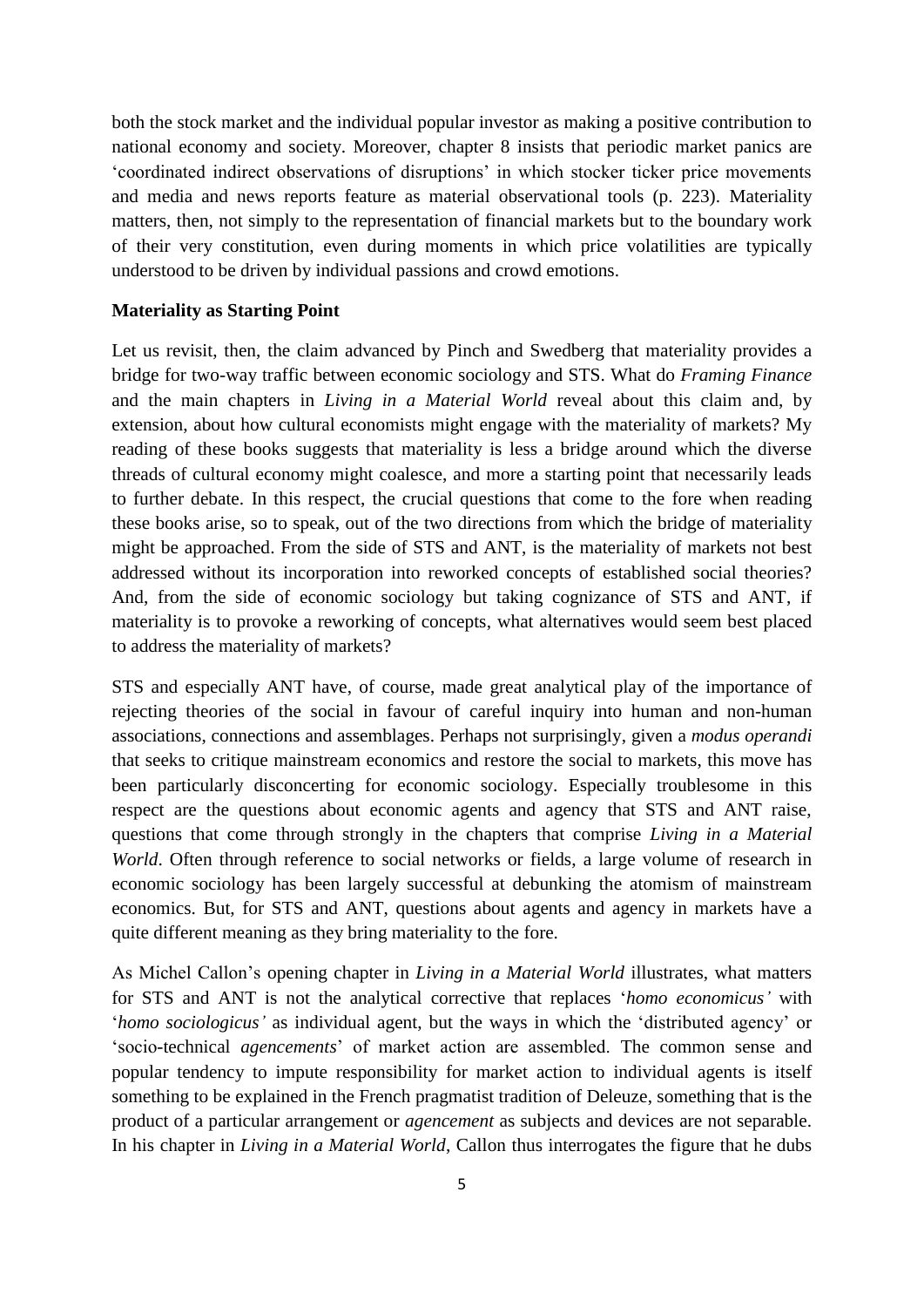'*homo economicus* 2.0'. This responsible, entrepreneurial and imaginative subject materializes through the socio-technical *agencement* of the network economy which combines specific discourses, organisational procedures and the technical devices of information and communications technologies.

In *Living in a Material World*, Callon's approach to the assembly of market agency contrasts sharply with the contribution of Philip Mirowski and Edward Nik-Khah which pursues an economic sociology where agents are crucial. In developing their wide-ranging critique of STS and ANT, Mirowski and Nik-Khah focus on the Federal Communications Commission practice of auctioning communication spectrum licences in order to illustrate their argument. Countering ANT-informed analyses that cast these auctions as an instance of the performativity of economics, Mirowski and Nik-Khah's causal argument about the form taken by the auctions turns on participating 'firms' narrowly constituted interests' as collective agents who employed particular game theorists as consultants and lobbyists to advance those interests (p. 105). So, while markets may well be differentiated and diverse calculative devices as Callon suggests, there remain 'social processes going on underneath' and 'isolating the economists as the appropriate protagonists … tends to distract attention from those who may be the major players involved in the construction and shoring up of the "economy" (p. 118).

Certain aspects of Preda's *Framing Finance* similarly illustrate that while taking materiality seriously in the analysis of markets implies a concern with assembled agency, this can sit uncomfortably with a desire to address questions of power explicitly provoked by theories of the social. For Preda, then, the observational boundaries that are pivotal in his analysis of the sphere of the stock market do not 'come from nowhere' and 'are set in place by specific groups who control a domain of activity and are interested in (re)presenting this domain of activity to the outside world as both legitimate *and* accessible' (p. 16-7, *original emphasis*). What is perhaps striking about *Framing Finance* in this respect is the way in which materiality is introduced into a new economic sociology where markets are sustained by social networks and organised through systems of social position.

However, from the point of departure supplied by Callon which has done so much to carry forward research into the materiality of markets, 'interests', 'control' and agency cannot be assumed as pre-existing, fixed and cohesive. Rather, and just as the popular tendency to assign responsibility for market action to individual agents is something to be explained, so this analysis must be extended to collective agents such as firms and financiers which typically feature in critical and socioloiogical accounts of markets. What is at issue here are precisely the inherently material processes through which those involved in markets - firms, financiers, regulators and so on – come to establish their capacity to act, and ascribe meanings to those actions. And, in relation to markets specifically, and somewhat controversially for many economic sociologists and cultural economists, this necessarily brings us to the thorny question of the performativity of economics.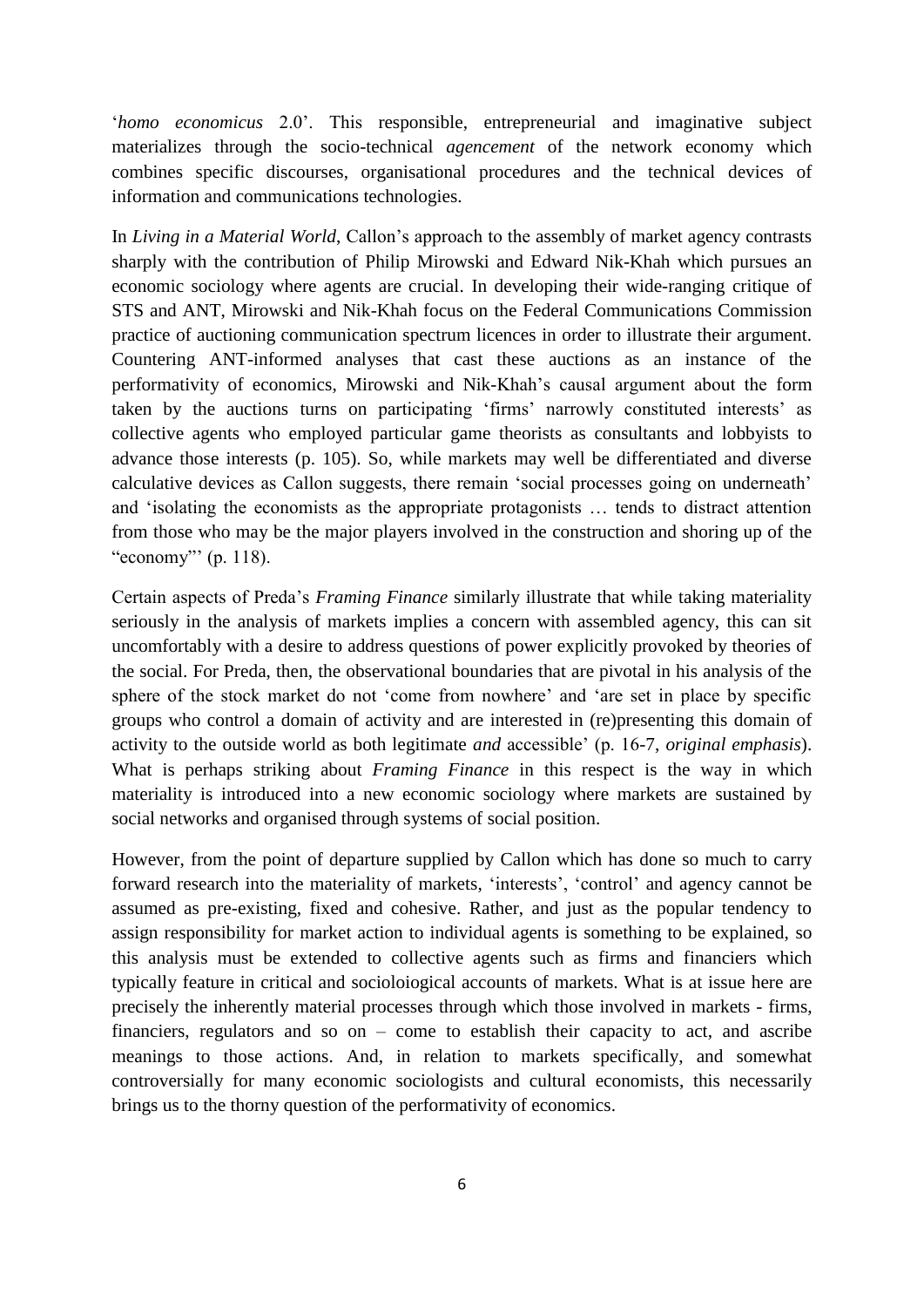Aside from Mirowski and Nik-Khah's strident critique, the neglect of the performativity thesis in the chapters that comprise *Living in a Material World* is somewhat surprising. Performativity is also a notable absence in the analytical schema of *Framing Finance*. Yet, the allure and attraction of the analytical category of materiality, as developed through STS, ANT and Callon's work in particular, would seem to arise from precisely the ways in which it can unpack the power relations at work through all manner of market tools, technologies and devices by drawing attention to the performativity of economics understood in its broadest sense. Contrary to somewhat stylized interpretations, inquiry into the performativity of economics is thus not simply a replay of concerns with the self-fulfilling ideas, beliefs and prophecies of markets. Rather, it is an engagement with how specific material artefacts mediate and assemble apparently calculative market agency in more-or-less discrete networks.

When viewed as a starting point for the cultural economy of markets that is derived in the first instance from STS and ANT, then, materiality may provoke a range of responses. Those wedded to STS and ANT who steadfastly refuse to cloud their ethnographic research with a theory of society are likely to continue to be happy to focus on specific material technologies and the uncertainties of their application in calculative market performances. Consider, for example, the chapter by Daniel Benuza and David Stark in *Living and Material World* which carefully explores the distribution of calculation across human and non-human agents in the performance of arbitrage trading in financial markets. Or, not dissimilarly, the chapter that follows it by Fabian Muniesa which examines the significance of telephones in financial trading rooms. But, explorations of specific material devices and the context-specific performativity of economic calculations continuously run into theories of the social, theories that may well also have much to offer to the cultural economy of markets.

In *Framing Finance*, for example, the materiality of markets is certainly far from an afterthought, but the definition of the analytical problems to be addressed (i.e. the legitimacy and coordinated action of stock markets) are derived, in the first instance, from new economic sociology and not from STS. *Framing Finance* offers an immensely detailed and extremely informative material sociology of the history of the stock market. In doing so, it illustrates how the materiality of markets might be successful addressed by cultural economists, and how simply 'adding and stirring' materiality to established concepts is not sufficient for this task. Yet, at the same time, bringing materiality to bear within a carefully and thoroughly articulated approach to new economic sociology, as Preda does, is clearly not the only way forward in this respect. Other theories of the social provide concepts and categories that arguably resonate more strongly with the triad of materiality, calculation and performativity that tend to be to the fore in ANT-informed understandings of markets in particular.

Take, by way of a final example from *Living in a Material World*, the chapter by David Hatherly, David Leung, and Donald McKenzie. The focus here is upon the accounting techniques of corporate reporting, and the ways in which these classifications and measurements are not simply performative but are always subject to considerable discretion